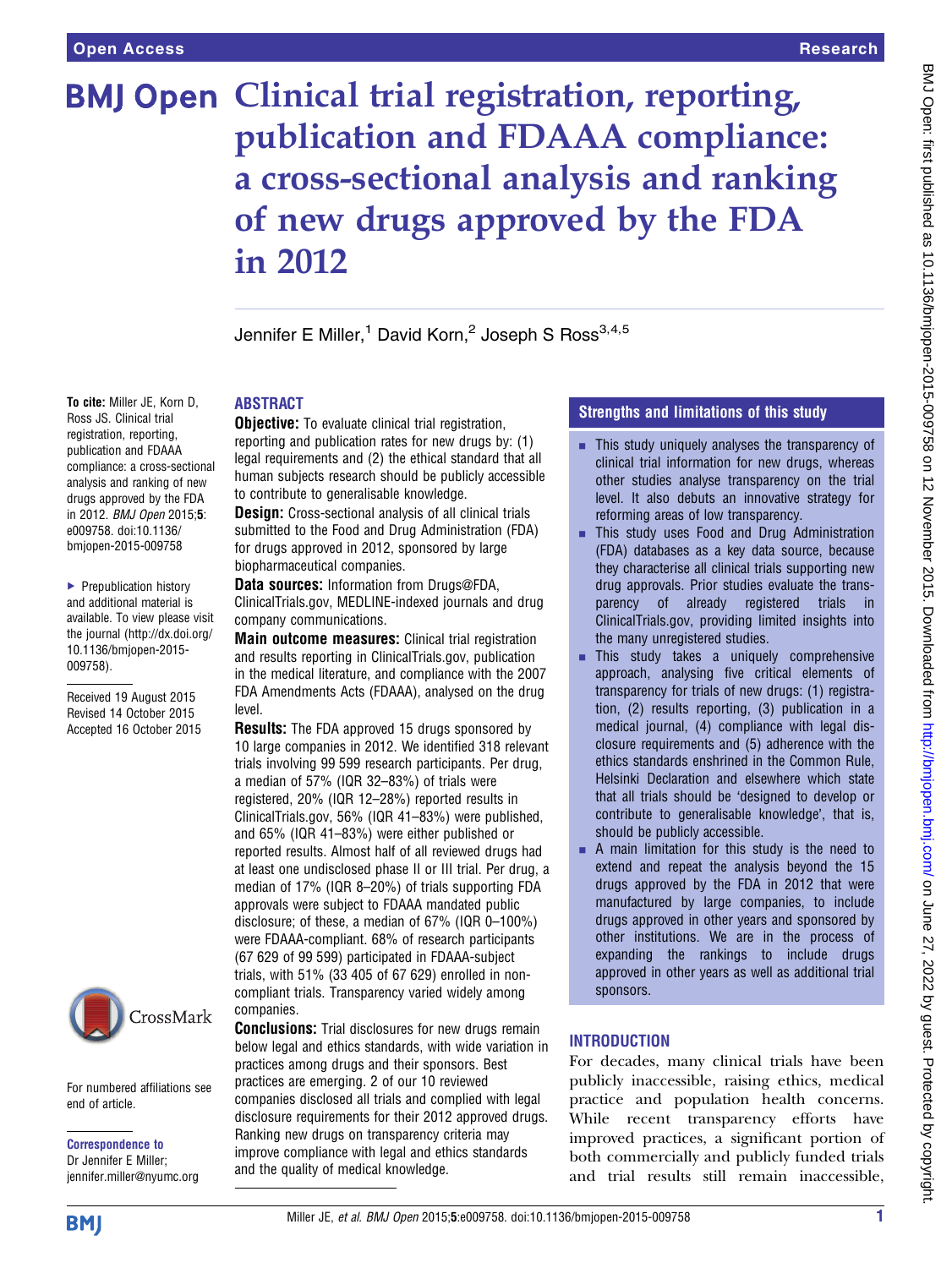because they are unregistered and their results are unreported in trial registries, $\frac{1}{2}$  or they are never published in the medical literature.<sup>34</sup>

Studies have shown that roughly 30–50% of clinical trials remain unpublished, often years after their completion, $5\,6\,$  and most fail to meet baseline legal disclosure requirements, such as those established in the 2007 US Food and Drug Administration Amendments Act  $(FDAAA)$ .<sup>[7](#page-7-0)</sup> Moreover, studies that are published by sponsors, journals and researchers tend to show favourable or statistically significant results. $8-11$  $8-11$  This selective trial dissemination can distort the medical evidence and challenge physicians, prescription guideline writers, payers and formulary decision-makers' abilities to recommend and provide the right drugs for the right patients. It also represents a violation of the rights of human research subjects, as experimenting on humans is largely justified by its potential to contribute to generalisable knowledge (as stated in the 1981 US Common Rule). Furthermore, transparency may be essential to ensuring the integrity and trustworthiness of the clinical research enterprise.

Despite numerous major reform strategies, the transparency problem persists, raising questions of what more can be done. Efforts include the 1997 US Food and Drug Administration Modernization Act requiring the registration of drug trials for serious or life-threatening conditions, FDAAA requiring that select trials be registered and publicly report results, and the 2008 World Medical Association guidelines identifying trial registration and results reporting as an ethical obligation in the Declaration of Helsinki. The International Committee of Medical Journal Editors, Institute of Medicine, individual drug companies and their trade associations, the European Medicines Agency, WHO and Bill and Melinda Gates Foundation have also made efforts to improve transparency in clinical research. Recently, both the Department of Health and Human Services and National Institutes of Health (NIH) called for public comment on two new proposals to further expand access to clinical trial information. The DHHS proposal would substantially expand the scope of registration and results reporting requirements under FDAAA.[12 13](#page-7-0) The NIH proposal would require registration and results reporting for all NIH funded clinical trials, including phase I trials. $^{14}$  $^{14}$  $^{14}$ 

To help understand the efficacy of these transparency efforts for new drugs and how to improve them, this paper examines whether clinical trials for drugs approved by the FDA in 2012, which were sponsored by large companies, were registered, reported, published in the medical literature and complied with legal transparency requirements established in FDAAA.

This study and approach are novel for at least five reasons. First, we evaluated the transparency around individual new drugs. Previous studies generally evaluate transparency on the trial level. We thought evaluating on the drug level could help make the transparency problem more understandable and proximate for stakeholders who consume, prescribe, reimburse, stockpile or

otherwise regulate medicines and vaccines. Moreover, drug level transparency evaluations are critical to improving clinical practice. When a new drug enters the market, the trials we evaluated in our rating system contain the safety and efficacy profile for that drug, and all, or nearly all, available evidence to inform clinical practice.

Second, we used FDA approval packages as a key data source, because they characterise all clinical trials supporting new drug approvals. Prior studies evaluate the transparency of already registered trials in ClinicalTrials. gov, which provide limited insights into the many unregistered studies. Third, we focused on large companies because, as a group, they sponsor a significant portion of the trials conducted annually and the majority of new drug applications (NDAs) submitted to the FDA. Also, they were expected to have the infrastructure to comply with regulatory and ethics standards. Thus, we likely captured a best-case scenario. Fourth, we evaluated transparency on both legal and ethics standards, providing a uniquely comprehensive overview. Lastly, we introduce an innovative strategy to improve the state of transparency for drugs: an annual transparency scorecard that audits and ranks all new medicines and vaccines.

## **METHODS**

#### Data sources

We used data collected from Drugs@FDA, a publicly accessible database containing records of FDA drug regulatory decisions, including drug approvals and medical and scientific reviews of approved drugs; ClinicalTrials.gov, a clinical trial registry and database maintained by the National Library of Medicine (NLM) at the NIH; MEDLINE-indexed journals (accessed through PubMed); information from the NLM to identify certificates of delay (provided by Tse T to Anderson M: personal communication); information from large companies that had new drugs approved by the FDA in 2012; and pharmaceutical company press releases. The databases were accessed several times between October 2013 and April 2014.

#### Study samples

#### Drugs

New drugs approved by the FDA in the calendar and fiscal year of 2012 were identified from FDA reports,<sup>[15 16](#page-7-0)</sup> and included innovative and novel drugs and new molecular entities (NMEs), henceforth referred to simply as 'drugs'. We restricted the total number of drugs to those that were sponsored by large biotechnology and pharmaceutical companies, defined as the 20 institutions with the highest market capitalisations in  $2012$ .<sup>[17](#page-7-0)</sup>

#### Clinical trials

## All trials conducted to gain FDA approval in 2012 for each drug

Each drug's 2012 FDA approval package was located in the Drugs@FDA database. We reviewed all pages of a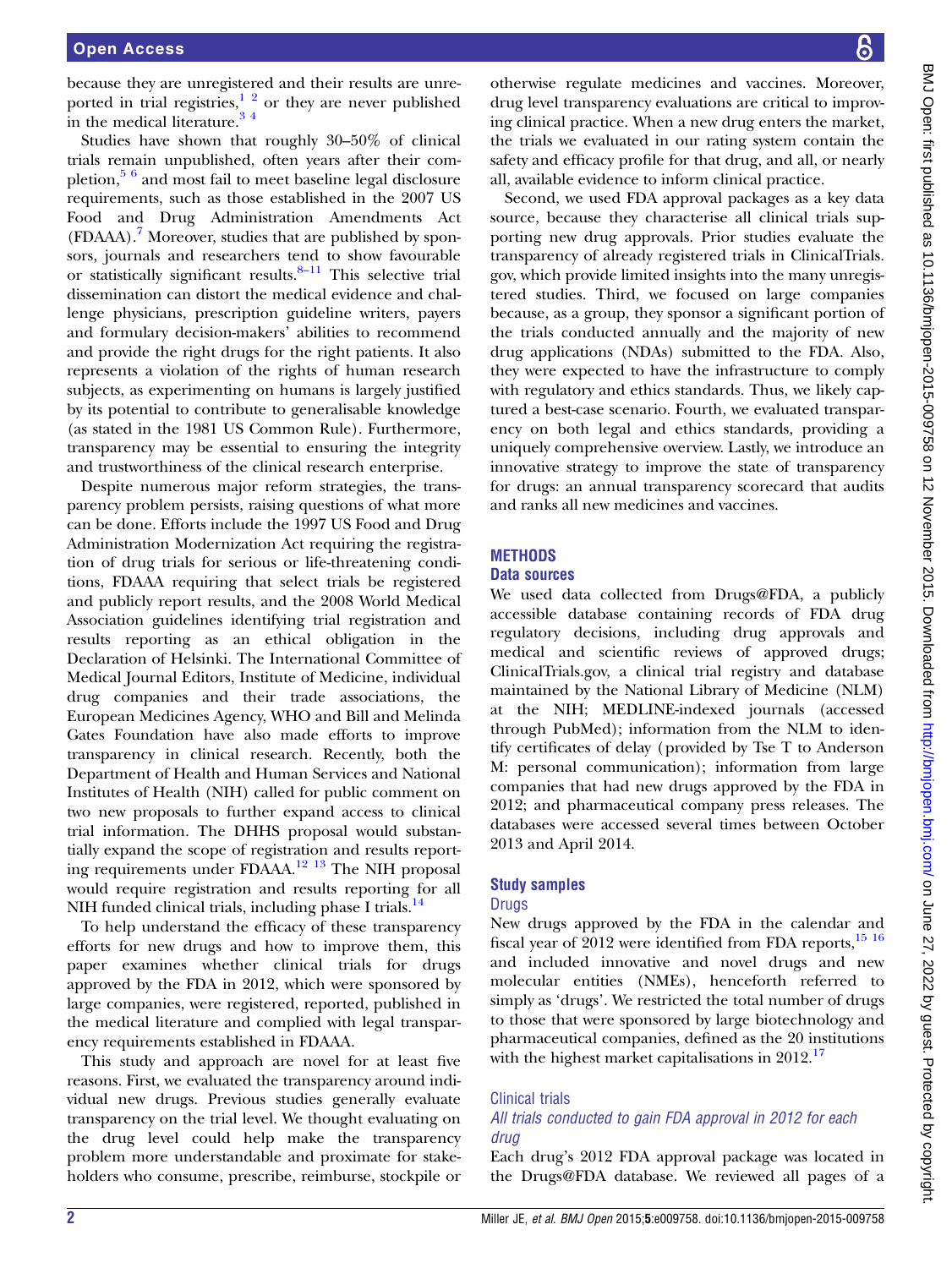drug's summary review, Medical Review(s), Chemistry Review(s), Pharmacology Review(s), Statistical Review(s), Clinical Pharmacology Biopharmaceutics Review(s), Risk Assessment and Risk Mitigation Review(s), and other reviews to create a list of every clinical trial reviewed by the FDA to approve each drug. Where possible, the basic characteristics of each trial were catalogued, including the organisational identification number, phase, study population, number of research participants, primary end point(s), study start and completion  $date(s)$ , location, and description of the treatment (eg, dosage and comparators), participants received in the various arms, and whether the trial was controlled and/ or interventional. We excluded any trials that were terminated without enrolment of participants, still ongoing or not at least 1 year past their primary completion date by our study cut-off date of 1 February 2014.

## FDAAA applicable trials for each drug

We narrowed the 'all trials' sample to only those subject to mandatory registration and reporting requirements under FDAAA, that is, generally, 'controlled clinical investigation(s), other than a phase I clinical investigation, of a drug subject to section 505 of the Federal Food, Drug, and Cosmetic Act or to section 351 of this Act'.<sup>[18](#page-7-0)</sup> These trials should have 'either initiated after 27 September 2007, or initiated on or before that date and were still ongoing as of 26 December 2007', and meet one of the following conditions:

- A. The trial has one or more sites in the USA,
- B. The trial is conducted under an FDA investigational new drug application (IND), or
- C. The trial involves a drug or biological that is manufactured in the USA or its territories and is exported for research.<sup>[19](#page-7-0)</sup>

Because of conflicting understandings on the reach of FDAAA, we created two sample pools of FDAAA-subject trials, one for controlled and one for interventional trials. Trials with unknown phases or that were listed as phase I/II in at least two primary data sources were excluded from the FDAAA analysis (n=1).

## Main outcome measures

## Determining transparency according to the ethics standard that all trial results should be publicly accessible

We ascertained in ClinicalTrials.gov whether each identified trial from the FDA approval packages of each drug (the 'all trials' study sample) was registered and reported results. Search terms to locate and match trials included the trial's organisational identification number (org ID), product name, number of trial participants and other trial characteristics captured from the approval packages. Once identified, we abstracted the National Clinical Trial number (NCT number), number of research participants enrolled in the various treatment arms, description of the treatment (eg, dosage and comparators), whether the trial was controlled and/or interventional, primary outcome measurements, trial start date,

registration date, primary completion date (date the last participant was examined and data for the primary outcome measure collected) and any links to clinical study reports. Any clinical trial(s) with results received by ClinicalTrials.gov on or before 1 February 2014 was deemed to have results publicly available. This study cut-off date was chosen to provide at least 13 months for trial results disclosure post-FDA approval of a drug.

Second, using search terms that included the branded drug name or active ingredient and trial indication, we determined from PubMed whether individual trials for each drug were published in a MEDLINE-indexed journal, on or before our cut-off date. We then matched at least two of the following characteristics—the NCT number or organisational trial identification number, number of enrolled research participants, descriptions of the treatment (eg, dosage and comparators) and/or primary outcome measurements—in the publication with what was in ClinicalTrials.gov or the Drugs@FDA databases. We also reviewed papers listed on ClinicalTrials.gov for registered trials and used the same matching criteria. Papers summarising and reviewing multiple phase I trial results in a single publication, although rare, were counted.

## Determining transparency according to FDAAA legal requirements

We reviewed whether FDAAA applicable trials (for both the 'controlled' and 'interventional' samples) had timely registration and reporting as defined by FDAAA. Registration (which in our case are trials for approved drugs), in general, should occur within 21 days after enrolling the first participant. Results should be reported, generally, no later than 12 months after the trial's primary completion date, in ClinicalTrials.gov, although results submissions can be delayed by submitting certificates to the NIH (see online supplementary appendices 1 and 2). If a trial met FDAAA requirements for both registration and disclosure of results, it was counted as compliant with legal requirements.

## Validation

Data were extracted by at least two research assistants (working independently and blinded to each other's work), with discrepancies resolved through discussion and consensus (see Acknowledgments for a list of research assistants). Our final data sets for each drug were sent to each NDA company sponsor to verify the accuracy and completeness of our extracted information. Data and input received from companies (response rate was 100%) were verified by public data sources.

## Statistical analysis

We used descriptive statistics to calculate the median number of clinical trials per drug that were registered and reported results in ClinicalTrials.gov, were published in a MEDLINE-indexed journal, and were publicly accessible. Public accessibility of a trial was defined as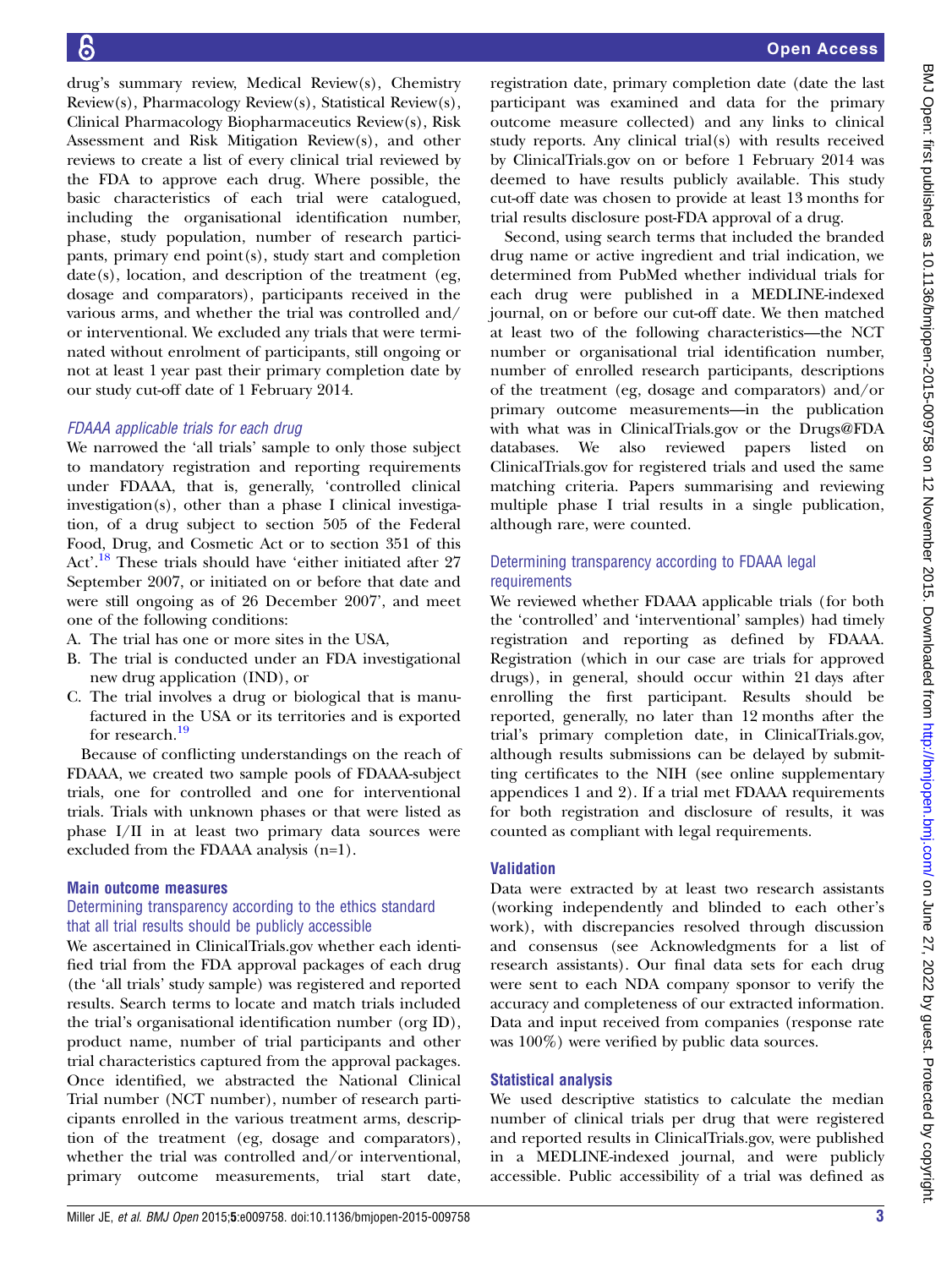being either reported in Clinicaltrials.gov or published in a MEDLINE-indexed journal. We also used descriptive statistics to calculate the median number of clinical trials per drug subject to FDAAA that were in compliance with the statute. All data were collected and analysed in Microsoft Excel V.2013 (Redmond, Washington, USA).

## RESULTS

In 2012, the FDA approved 39 novel new medicines, known as NMEs, and 35 novel drugs. Combining these lists, the FDA approved a total of 48 new drug entities, 15 of which were sponsored by 10 large pharmaceutical or biotechnology companies with market capitalisations valued over \$19 billion. A total of 342 trials were conducted to gain regulatory approval of the 15 drugs, 24 of which were excluded from our analysis, leaving 318 trials involving 99 599 participants relevant to our study, a median of 17 trials per drug (see [table 1\)](#page-4-0).

#### Transparency evaluated by the ethics standard that all trial results should be publicly accessible

The median proportion, per drug, of publicly registered trials was 57% (IQR 32–83%), of trials reporting results in ClinicalTrials.gov, 20% (IQR 12–28%), and of published trials, 56% (IQR 41–83%; see [table 1\)](#page-4-0). A median of 65% (IQR 41–83%) of clinical trial results were publicly available, that is, the results were either reported in ClinicalTrials.gov or published in the medical literature, but with considerable variation (see [table 1](#page-4-0)). Importantly, among trials that reported results in ClinicalTrials.gov, a median of 100% (IQR 86–100%) were also published.

Among the 35% of trials, per drug, with results unavailable in either the medical literature or ClinicalTrials.gov, a median of 91% (IQR 60–100%) were phase I, 0% were phase II (IQR 0–15%), 0% were phase III trials (IQR  $0-2\%$ ) and  $0\%$  were of unknown phase. Among the 15 drugs, 20% had at least one publicly unavailable phase III trial, 27% had at least one undisclosed phase II trial and 47% one of either. In total, 5566 research participants (of the 99 599 total participants) participated in publicly undisclosed trials for these 15 drugs.

Public availability of clinical trial information varied widely by company, and sometimes within companies for those with multiple drugs approved in 2012 [\(table 1\)](#page-4-0). For example, 3 of the 10 companies (GSK, J&J and Pfizer) publicly disclosed all clinical trial results for at least one of their reviewed drugs, whereas the lowest scoring company, Gilead, disclosed 21% (7 of 34) of the trial results for its HIV medicine Stribild.

## Transparency evaluated by FDAAA legal requirements

The legal requirements enshrined in FDAAA [\(table 2](#page-5-0)) offer at least two potential interpretations for what constitutes an applicable clinical trial: controlled and interventional trials. Applying the 'controlled' definition, a median of 17% (IQR 8–20%) of trials per drug were

subject to legal disclosure requirements, hereafter referred to as 'applicable trials' .A median of 100% (IQR 93–100%) of these trials met registration requirements, whereas 67% (IQR 0–100%) met reporting requirements. Overall, per drug, a median of 67% (IQR 0–100%) of applicable trials fully complied with the law (see [table 2\)](#page-5-0), with considerable variation. Sixty-eight per cent of research participants (67 629 of 99 599) participated in FDAAA-subject trials, with 51% of them (33 405 of 67 629) enrolled in non-compliant trials. Six of the 10 reviewed companies showed 100% compliance with the law for at least one drug. However, an almost equal number, 5 of 10, had at least one drug that was 0% compliant.

Applying the 'interventional' definition, a median of 19% (IQR 15–29%) of trials, per drug, were subject to legal disclosure requirements under FDAAA. A median of 100% (IQR 93–100%) of these trials met registration requirements, whereas 71% (IQR 0–100%) met reporting requirements. Overall, a median, per drug, of 71% (IQR 0–100%) of applicable trials complied with FDAAA (see [table 2](#page-5-0)). Sixty-nine per cent of research participants (68 703 of 99 599) participated in FDAAA-subject trials, with 51% of them (33 786 of 68 703) enrolled in non-compliant trials. Five of the 10 reviewed companies had at least one drug that showed 100% compliance with FDAAA. The same number of companies (5 of 10) had at least one drug that was 0% compliant.

## **DISCUSSION**

Medical practice remains largely an empirical discipline, highly dependent for its advancement on the complete and accurate sharing of information. Nowhere is this truer than in the reporting of clinical trials, in particular those that support the efficacy and safety of new medicines. The purpose of this study was to review all new drugs approved by the FDA in 2012 that were sponsored by large companies, identifying all clinical trials that supported their approval and determining whether the trials were publicly registered and had trial results reported in ClinicalTrials.gov, were published in the medical literature within at least 13 months of FDA approval, and complied with federal disclosure laws. While nearly two-thirds of clinical trials, per drug, were publicly disclosed, there was wide variation among drugs and companies. At first approximation, it may seem difficult to understand failures to comply with federal law, now 8 years old, whose origins track back to 1997, and even more difficult to understand failures to meet the over-riding ethics obligation that human research be designed to contribute to generalisable knowledge.

#### Transparency by legal standards

There are at least three reasons why compliance with current disclosure laws might be suboptimal. First, legal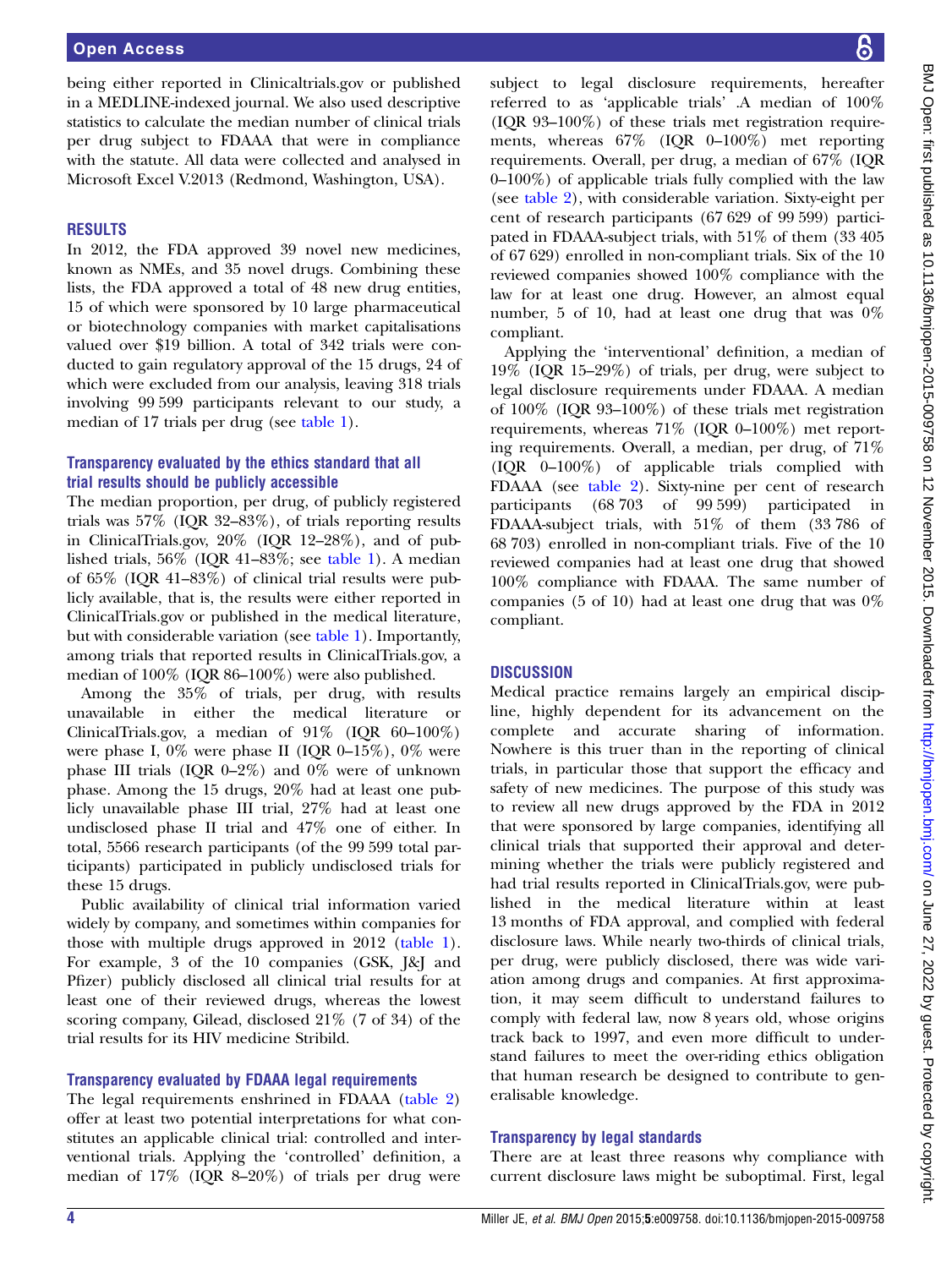| BM/ 005788 (1915-1967) 00578 (1911-1967) 005791 00578 (1916-1920) |  |
|-------------------------------------------------------------------|--|

<span id="page-4-0"></span>Miller JE,

et al.

Table 1 Transparency Index: ranking of new drugs according to the ethics standard that all trial results should be publicly available to contribute to generalisable knowledge

| Drug*            | Company                      | <b>Indication</b>            | <b>Number of trials</b><br>analysed from FDA*<br>approval package | Percentage of<br>trials registered | Percentage of<br>trials reported | Percentage of<br>trials published | <b>Percentage of trial results</b><br>that are publicly available<br>(reported or published) |
|------------------|------------------------------|------------------------------|-------------------------------------------------------------------|------------------------------------|----------------------------------|-----------------------------------|----------------------------------------------------------------------------------------------|
| <b>Stribild</b>  | Gilead                       | <b>HIV</b>                   | 34                                                                | 24                                 | 9                                | 21                                | 21                                                                                           |
| Aubagio          | Sanofi                       | Multiple sclerosis           | 32                                                                | 34                                 | 19                               | 16                                | 22                                                                                           |
| Elelyso          | <b>Pfizer &amp; Protalix</b> | Gaucher disease              | 5                                                                 | 100                                | 20                               | 40                                | 40                                                                                           |
| Zaltrap          | Sanofi                       | Colorectal cancer            | 30                                                                | 40                                 | 30                               | 37                                | 40                                                                                           |
| <b>Stivarga</b>  | <b>Bayer</b>                 | Colorectal cancer            | 12                                                                | 75                                 | 17                               | 42                                | 42                                                                                           |
| <b>Eliquis</b>   | <b>BMS</b>                   | Anticoagulant                | 39                                                                | 26                                 | 10                               | 44                                | 44                                                                                           |
| Zioptan          | Merck & Santen               | Eye pressure, glaucoma       | 16                                                                | 25                                 | 13                               | 44                                | 44                                                                                           |
| Xeljanz          | Pfizer                       | <b>Rheumatoid arthritis</b>  | 34                                                                | 82                                 | 53                               | 56                                | 65                                                                                           |
| <b>Bosulif</b>   | Pfizer                       | Leukaemia                    | 17                                                                | 100                                | 24                               | 71                                | 71                                                                                           |
| Perjeta          | Genentech/Roche              | <b>Breast cancer</b>         | 12                                                                | 50                                 | 8                                | 75                                | 75                                                                                           |
| Signifor         | <b>Novartis</b>              | Cushing's disease            | 17                                                                | 29                                 | 12                               | 82                                | 82                                                                                           |
| Erivedge         | Genentech/Roche              | Basal cell carcinoma         | 12                                                                | 83                                 | 25                               | 83                                | 83                                                                                           |
| Inlyta           | Pfizer                       | Renal cell carcinoma         | 28                                                                | 61                                 | 46                               | 100                               | 100                                                                                          |
| Sirturo          | Janssen (J&J)                | Tuberculosis                 | 14                                                                | 57                                 | 21                               | 93                                | 100                                                                                          |
| <b>MenHibrix</b> | <b>GSK</b>                   | Meningitis vaccine, children | 16                                                                | 100                                | 100                              | 100                               | 100                                                                                          |
| <b>Median</b>    |                              |                              | 17                                                                | 57                                 | 20                               | 56                                | 65                                                                                           |
| <b>IQR</b>       |                              |                              | $13 - 31$                                                         | $32 - 83$                          | $12 - 28$                        | $41 - 83$                         | $41 - 83$                                                                                    |

\*For <sup>a</sup> list of the active ingredients for these drugs (see online supplementary appendix 2).

BMJ Open: first published as 10.11309/open-2007500-8102 request. Downloaded from http://bmjopen.bm/ on June 21, 2022 by guest. Protected by copyright.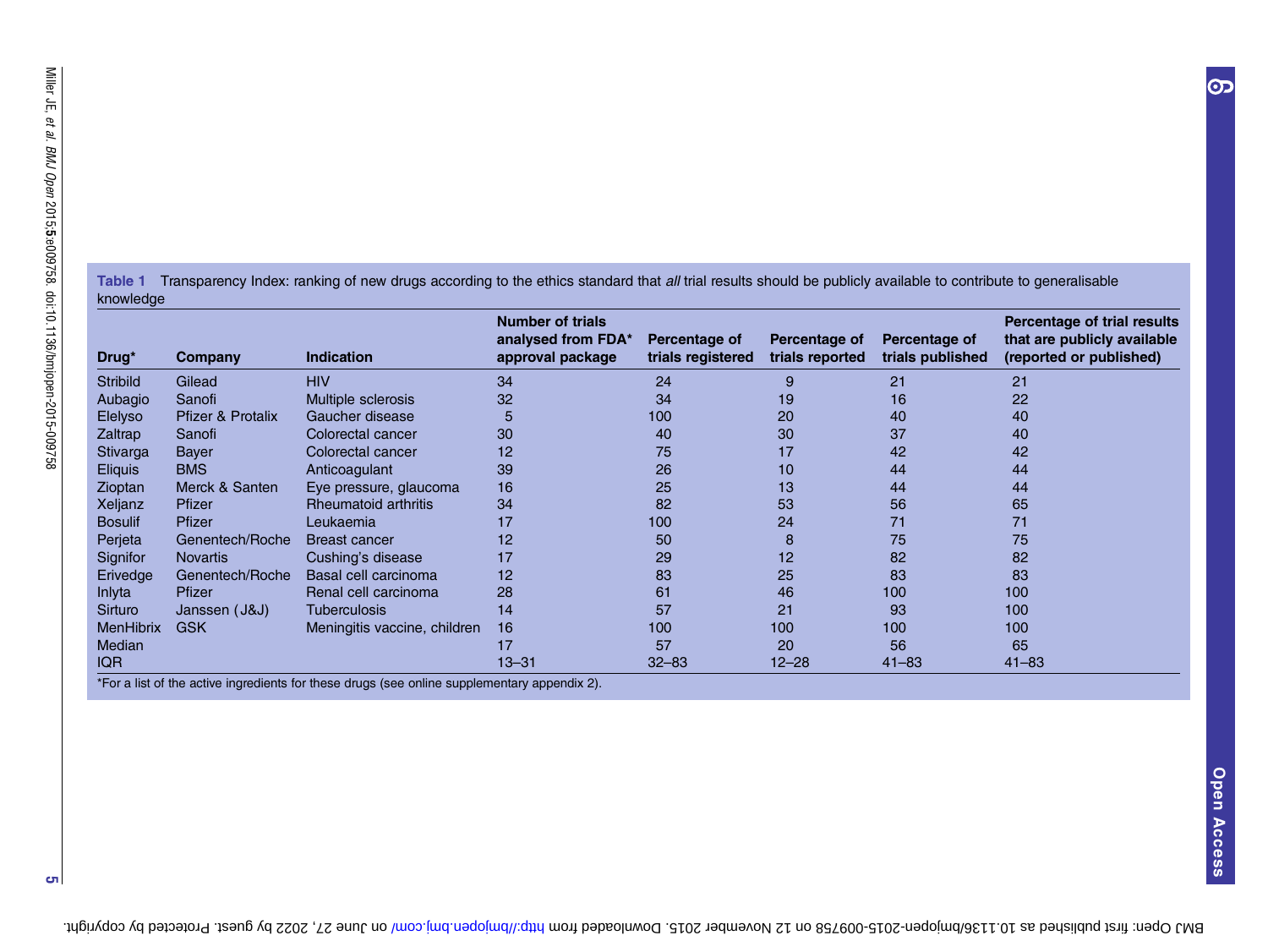<span id="page-5-0"></span>Table 2 Legal Compliance Index: ranking of new drugs according to their compliance with disclosure requirements under the Food and Drug Administration Amendments Acts (FDAAA)

|                  |                        |                              | <b>FDAAA definition 1: 'controlled' trials</b> |                                         |                               |                                      | <b>FDAAA definition 2: 'interventional' trials</b> |                                         |                               |                                   |
|------------------|------------------------|------------------------------|------------------------------------------------|-----------------------------------------|-------------------------------|--------------------------------------|----------------------------------------------------|-----------------------------------------|-------------------------------|-----------------------------------|
| Drug*            | Company                | <b>Indication</b>            | No. trials<br>subject to<br><b>FDAAA</b>       | <b>Timely</b><br>registration<br>$(\%)$ | Timely<br>reporting<br>$(\%)$ | <b>FDAAA</b><br>compliance<br>$(\%)$ | No. trials<br>subject to<br><b>FDAAA</b>           | <b>Timely</b><br>registration<br>$(\%)$ | Timely<br>reporting<br>$(\%)$ | <b>FDAAA</b><br>compliance<br>(%) |
| Elelyso          | <b>Pfizer/Protalix</b> | Gaucher disease              |                                                | 100                                     | $\Omega$                      | $\Omega$                             | 3                                                  | 100                                     | $\Omega$                      | $\Omega$                          |
| Stivarga         | Bayer                  | Colorectal cancer            |                                                | 100                                     |                               | 0                                    | 2                                                  | 100                                     |                               |                                   |
| Perjeta          | Genentech/Roche        | <b>Breast cancer</b>         |                                                | 50                                      |                               | 0                                    | 2                                                  | 50                                      |                               |                                   |
| Signifor         | <b>Novartis</b>        | Cushing's disease            |                                                | 100                                     |                               | 0                                    | 2                                                  | 100                                     |                               |                                   |
| Erivedge         | Genentech/Roche        | Basal cell carcinoma         |                                                | 100                                     |                               | $\Omega$                             | 3                                                  | 100                                     |                               |                                   |
| Zioptan          | Merck/Santen           | Eye-pressure, glaucoma       |                                                | 17                                      | 17                            | 17                                   |                                                    | 29                                      | 14                            | 14                                |
| <b>Eliquis</b>   | <b>BMS</b>             | Anticoagulant                | 6                                              | 83                                      | 33                            | 33                                   | 6                                                  | 83                                      | 33                            | 33                                |
| Aubagio          | Sanofi                 | Multiple sclerosis           |                                                | 86                                      | 71                            | 71                                   |                                                    | 86                                      | 71                            | 71                                |
| Zaltrap          | Sanofi                 | Colorectal cancer            | 6                                              | 100                                     | 67                            | 67                                   | 9                                                  | 100                                     | 78                            | 78                                |
| Inlyta           | Pfizer                 | Renal cell carcinoma         | 2                                              | 100                                     | 100                           | 100                                  |                                                    | 100                                     | 86                            | 86                                |
| <b>Stribild</b>  | Gilead                 | <b>HIV</b>                   | 3                                              | 100                                     | 100                           | 100                                  | 3                                                  | 100                                     | 100                           | 100                               |
| Xeljanz          | <b>Pfizer</b>          | <b>Rheumatoid arthritis</b>  | 11                                             | 100                                     | 100                           | 100                                  | 11                                                 | 100                                     | 100                           | 100                               |
| <b>Bosulif</b>   | <b>Pfizer</b>          | Leukaemia                    |                                                | 100                                     | 100                           | 100                                  | $\overline{2}$                                     | 100                                     | 100                           | 100                               |
| <b>MenHibrix</b> | <b>GSK</b>             | Meningitis vaccine, children | 3                                              | 100                                     | 100                           | 100                                  | 3                                                  | 100                                     | 100                           | 100                               |
| <b>Sirturo</b>   | Janssen (J&J)          | <b>Tuberculosis</b>          |                                                | 100                                     | 100                           | 100                                  | $\overline{2}$                                     | 100                                     | 100                           | 100                               |
| <b>Median</b>    |                        |                              |                                                | 100                                     | 67                            | 67                                   | 3                                                  | 100                                     | 71                            | 71                                |
| <b>IQR</b>       |                        |                              | $1 - 6$                                        | $93 - 100$                              | $0 - 100$                     | $0 - 100$                            | $2 - 7$                                            | $93 - 100$                              | $0 - 100$                     | $0 - 100$                         |

\*For <sup>a</sup> list of the active ingredients for these drugs (see online supplementary appendix 2).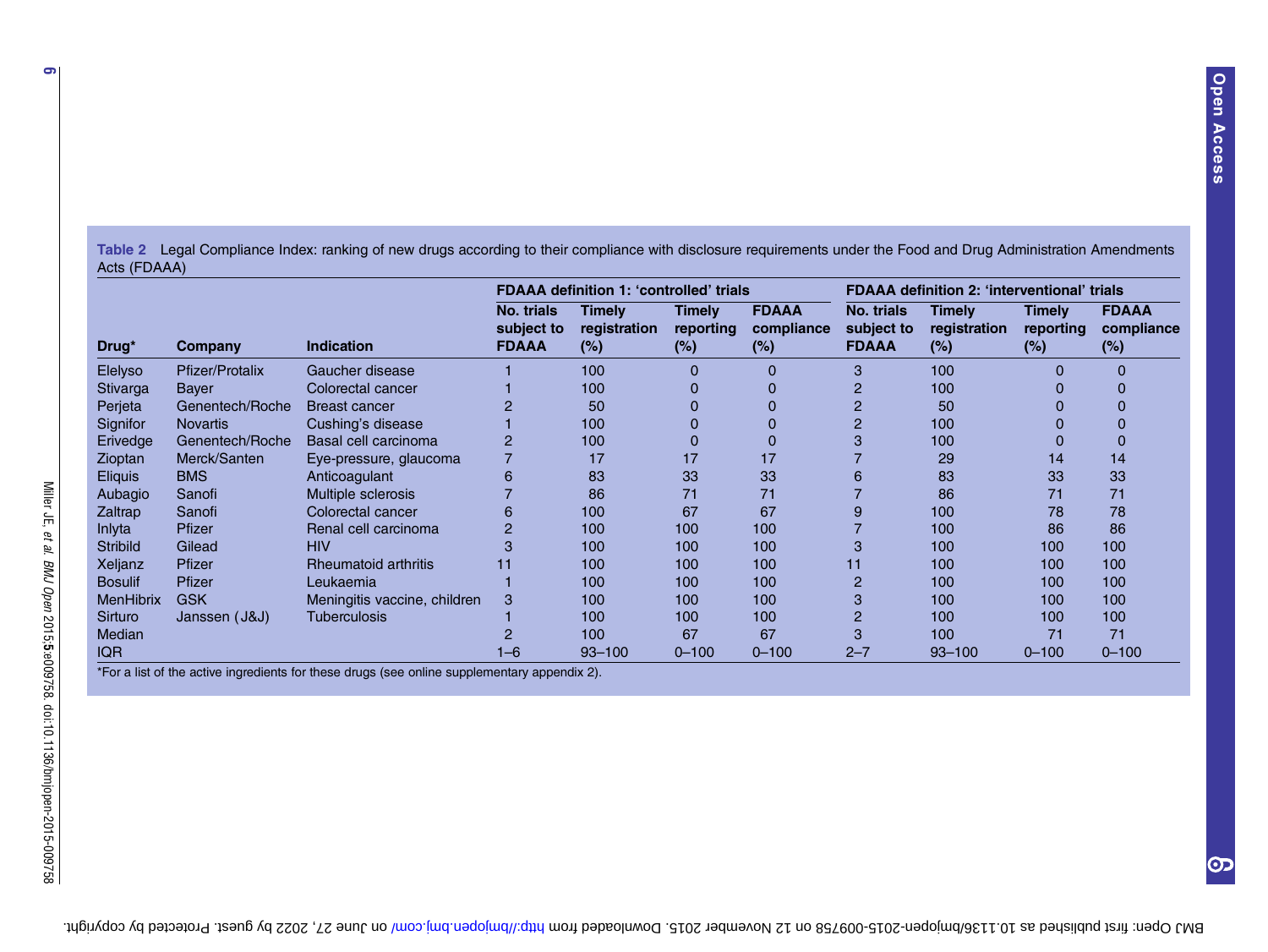requirements are perceived to be unclear or ambiguous, as a spectrum of interpretations of FDAAA has emerged. Some companies believe only controlled trials are subject to mandatory disclosure, others interventional trials. Some believe that results are due 1 year after a trial's primary completion date regardless of whether the drug has been approved, while others believe results are not due until 30 days post-FDA approval of a trial's investigated indication. There is also disagreement about the role of certificates of delay. These varying interpretations for FDAAA came to light during our discussions with the ranked companies. Recall that we sent all data to the companies whose products we scored (with a 100% response rate).

Second, mergers, acquisitions, collaborations and licensing agreements may complicate compliance. Two companies in our sample acquired or licensed drugs initially developed by smaller companies, and another used a partner company for some trials, raising questions about whose responsibility it was to ensure trials complied with FDAAA.

Finally, compliance may be affected by a perceived lack of enforcement. FDAAA empowers the FDA to impose a \$10 000 a day penalty for non-compliance. To date, this penalty has never been imposed.

#### Transparency by ethics principles

In contrast to legal requirements, that applied to roughly only one-fifth of all clinical trials supporting a new drug approval, ethics standards enshrined in the Common Rule, Helsinki Declaration and elsewhere, apply to all clinical trials. Ethically, all research involving human participants should be 'designed to develop or contribute to generalisable knowledge',<sup>[20](#page-7-0)</sup> that is, should be publicly accessible. Surprisingly, adherence to this ethics standard was similar to that to legal standards: the results of approximately two-thirds of the studied trials, per drug, were publicly accessible, either through results reporting in ClinicalTrials.gov or publication. Adherence may be less than complete because companies may not act without an authoritative body promulgating an organising policy. Perhaps the new WHO guidelines calling for all trial results to be publicly disclosed, including phase I trials, may serve this purpose.<sup>[21](#page-7-0)</sup> Our proposed pharmaceutical transparency scorecard may also help.

#### Motivating transparency

Given the wide variation in compliance with both legal and ethical standards across drugs and companies, we propose continuing our clinical trials transparency monitoring, evaluations and scoring of new drugs approved by the FDA, along with their sponsors. These ongoing rankings—developed initially with support from Harvard University, Duke University, Susan G. Komen Foundation and the Raskob Foundation (for a full list of sponsors, see the Acknowledgements section)—will be conducted annually under the auspicious of Bioethics

International, with grant support from the Laura and John Arnold Foundation.<sup>[22](#page-7-0)–24</sup>

This system will help identify best practices, incent better behaviours and standardise the industry's practices and thereby contribute importantly to an enrichment of medical knowledge. Moreover, the scorecard and rankings have the potential to benefit consumers of clinical trial information by helping to assure them of the integrity and completeness of their data. Not least, full transparency of clinical trials would also strengthen the protection of human research participants by avoiding their unknowing recruitment into already failed experiments.

#### Limitations

Several limitations deserve further consideration. We limited our study to 1 year of FDA approvals: 15 drugs sponsored by 10 large companies. Further measurements are needed of trials for drugs approved in other years, of additional sponsors (such as smaller companies and academic centres), and of the quality of reported information. We are in the process of expanding the rankings to include drugs approved in other years as well as additional trial sponsors. At times, mergers, acquisitions, subsidiaries, partnerships and licensing practices complicated determining the sponsors and responsible parties for trial transparency. Lastly, there is some disagreement on whether the scores and index we presented should include a weighting mechanism to account for the variation in the number of trials conducted per drug to gain FDA regulatory approval.

#### **CONCLUSION**

Nearly two-thirds of clinical trials supporting new drugs approved by the FDA in 2012 were publicly disclosed, perhaps encouraging but below both legal and ethics standards. While several large companies' drugs were superseding legal requirements, others had low rates of transparency. Implementing a transparency scorecard and ranking system for all newly approved drugs could motivate and increase transparency, thereby supporting existing transparency initiatives, advancing clinical innovation, promoting a trustworthy innovation sector and strengthening protection of human research subjects globally.

#### Author affiliations

<sup>1</sup>NYU Langone Medical Center, NYU School of Medicine, Bioethics International, New York, New York, USA

<sup>2</sup>Edmond J. Safra Center for Ethics, Harvard University, Massachusetts General Hospital, Harvard Medical School, Cambridge, Massachusetts, USA <sup>3</sup>Section of General Internal Medicine and the Robert Wood Johnson Clinical Scholars Program, Department of Internal Medicine, Yale School of Medicine, New Haven, Connecticut, USA

<sup>4</sup>Department of Health Policy and Management, Yale School of Public Health, New Haven, Connecticut, USA

5 Center for Outcomes Research and Evaluation, Yale–New Haven Hospital, New Haven, Connecticut, USA